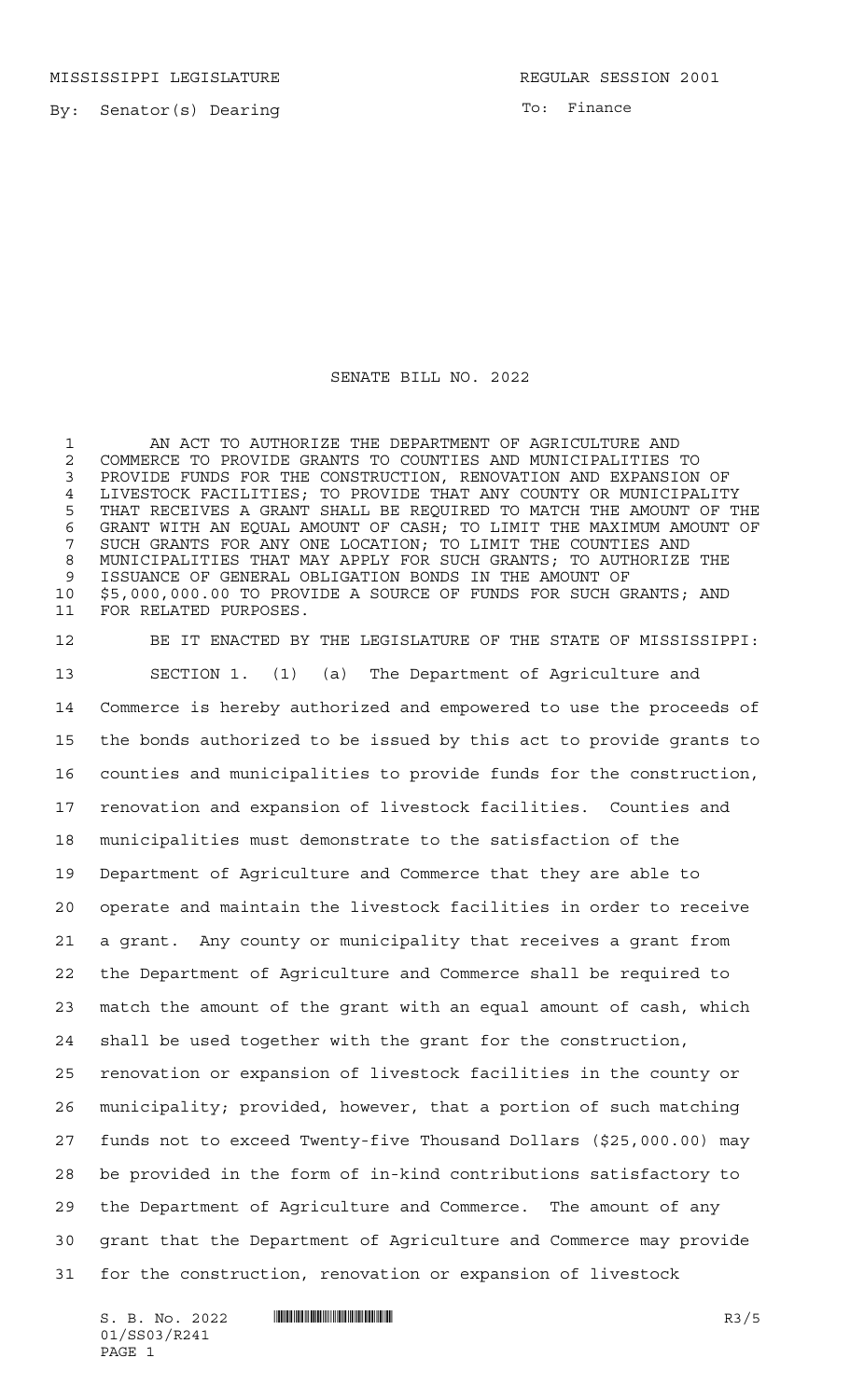facilities at any one (1) location shall not be more than Five Hundred Thousand Dollars (\$500,000.00). The construction, renovation or expansion of livestock facilities using grants from the Department of Agriculture and Commerce shall not be required to be performed by or under the supervision of the Bureau of Building, Grounds and Real Property Management of the Department of Finance and Administration.

 (b) Except as otherwise provided in paragraph (c) of this subsection, counties and municipalities that received grants under the grant program authorized under Section 18, Chapter 530, Laws of 1995, shall not be eligible to receive grants pursuant to this act.

 (c) If all the grant funds authorized under this act cannot be obligated to counties and municipalities that have not previously received grants under the grant program authorized under Section 18, Chapter 530, Laws of 1995, grants may be made to counties and municipalities that were issued grants under Section 18, Chapter 530, Laws of 1995, that did not receive the maximum amount authorized in such section; provided, however, that the combined amount of the grants issued to any county or municipality under this section and Section 18, Chapter 530, Laws of 1995, shall not exceed Five Hundred Thousand Dollars (\$500,000.00).

 (2) The Department of Agriculture and Commerce shall adopt necessary rules and regulations to govern the administration of the program described in subsection (1) of this section, including, but not limited to, rules and regulations governing applications for grants and rules and regulations providing for the equitable distribution of grant funds. The Department of Agriculture and Commerce shall comply with the provisions of the Mississippi Administrative Procedures Law.

 SECTION 2. (1) The Department of Agriculture and Commerce, at one time or from time to time, may declare by resolution the necessity for issuance of general obligation bonds of the State of

 $S. B. No. 2022$  **INSTERNAL EXAMPLE ASSESSED ASSESSED** 01/SS03/R241 PAGE 2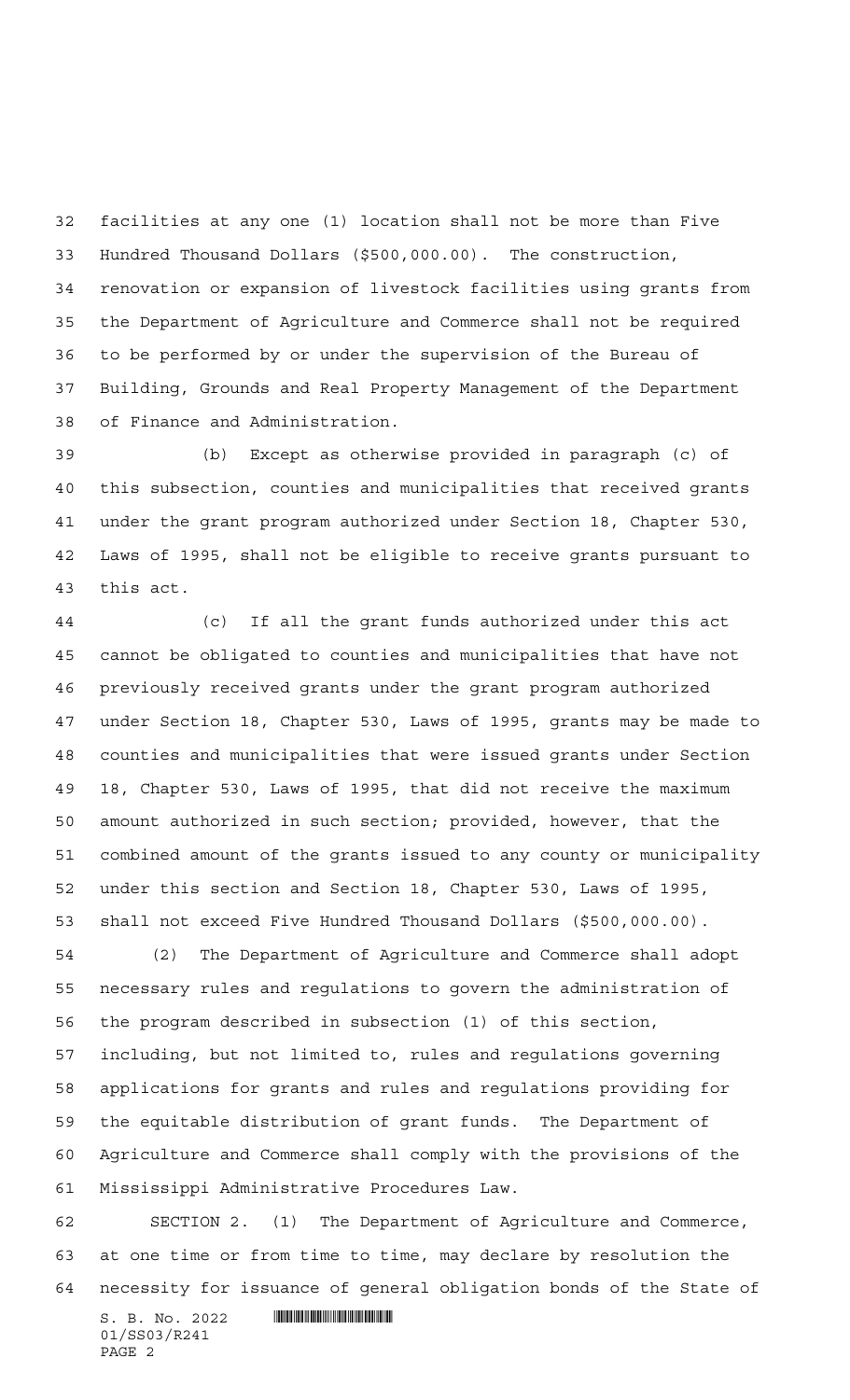Mississippi to provide funds for the grant program authorized in Section 1 of this act.

 (2) Upon the adoption of a resolution by the Department of Agriculture and Commerce declaring the necessity for the issuance of any part or all of the general obligation bonds authorized by this section, the department shall deliver a certified copy of its resolution or resolutions to the State Bond Commission. Upon receipt of such resolution, the State Bond Commission, in its discretion, may act as the issuing agent, prescribe the form of the bonds, advertise for and accept bids, issue and sell the bonds so authorized to be sold, and do any and all other things necessary and advisable in connection with the issuance and sale of such bonds.

 (3) The amount of bonds issued under this act shall not exceed Five Million Dollars (\$5,000,000.00).

 SECTION 3. The principal of and interest on the bonds authorized under this act shall be payable in the manner provided in this section. Such bonds shall bear such date or dates, be in such denomination or denominations, bear interest at such rate or rates not exceeding the limits set forth in Section 75-17-101, be payable at such place or places within or without the State of Mississippi, shall mature absolutely at such time or times not to exceed twenty (20) years from date of issue, be redeemable before maturity at such time or times and upon such terms, with or without premium, shall bear such registration privileges, and shall be substantially in such form, all as determined by resolution of the State Bond Commission.

 SECTION 4. The bonds authorized under this act shall be signed by the Chairman of the State Bond Commission, or by his facsimile signature, and the official seal of the State Bond Commission shall be affixed thereto, attested by the Secretary of the State Bond Commission. The interest coupons, if any, to be attached to such bonds may be executed by the facsimile signatures

 $S. B. No. 2022$  **INSTERNAL EXAMPLE ASSESSED ASSESSED** 01/SS03/R241 PAGE 3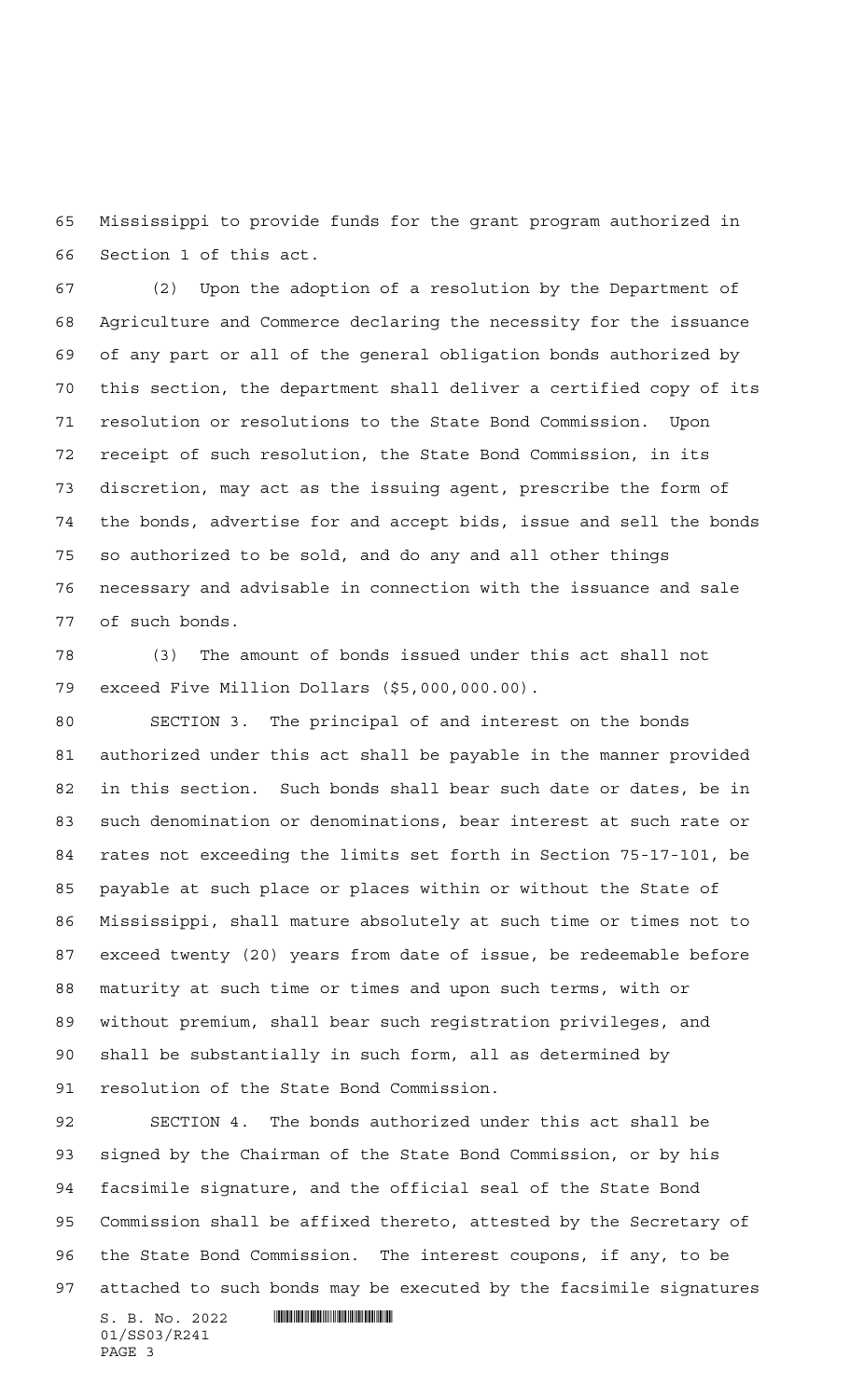of such officers. Whenever any such bonds shall have been signed by the officials designated to sign the bonds who were in office at the time of such signing but who may have ceased to be such officers before the sale and delivery of such bonds, or who may not have been in office on the date such bonds may bear, the signatures of such officers upon such bonds and coupons shall nevertheless be valid and sufficient for all purposes and have the same effect as if the person so officially signing such bonds had remained in office until their delivery to the purchaser, or had been in office on the date such bonds may bear. However, notwithstanding anything in this act to the contrary, such bonds may be issued as provided in the Registered Bond Act of the State of Mississippi.

 SECTION 5. All bonds and interest coupons issued under the provisions of this act have all the qualities and incidents of negotiable instruments under the provisions of the Uniform Commercial Code, and in exercising the powers granted by this act, the State Bond Commission shall not be required to and need not comply with the provisions of the Uniform Commercial Code.

 SECTION 6. The State Bond Commission shall act as the issuing agent for the bonds authorized under this act, prescribe the form of the bonds, advertise for and accept bids, issue and sell the bonds so authorized to be sold, pay all fees and costs incurred in such issuance and sale, and do all other things necessary and advisable in connection with the issuance and sale of the bonds. The State Bond Commission may pay the costs that are incident to the sale, issuance and delivery of the bonds authorized under this act from the proceeds derived from the sale of the bonds. The State Bond Commission shall sell such bonds on sealed bids at public sale, and for such price as it may determine to be for the best interest of the State of Mississippi, but no such sale may be made at a price less than par plus accrued interest to the date of delivery of the bonds to the purchaser.

 $S. B. No. 2022$  **With the set of the set of the set of the set of the set of the set of the set of the set of the set of the set of the set of the set of the set of the set of the set of the set of the set of the set of the** 01/SS03/R241 PAGE 4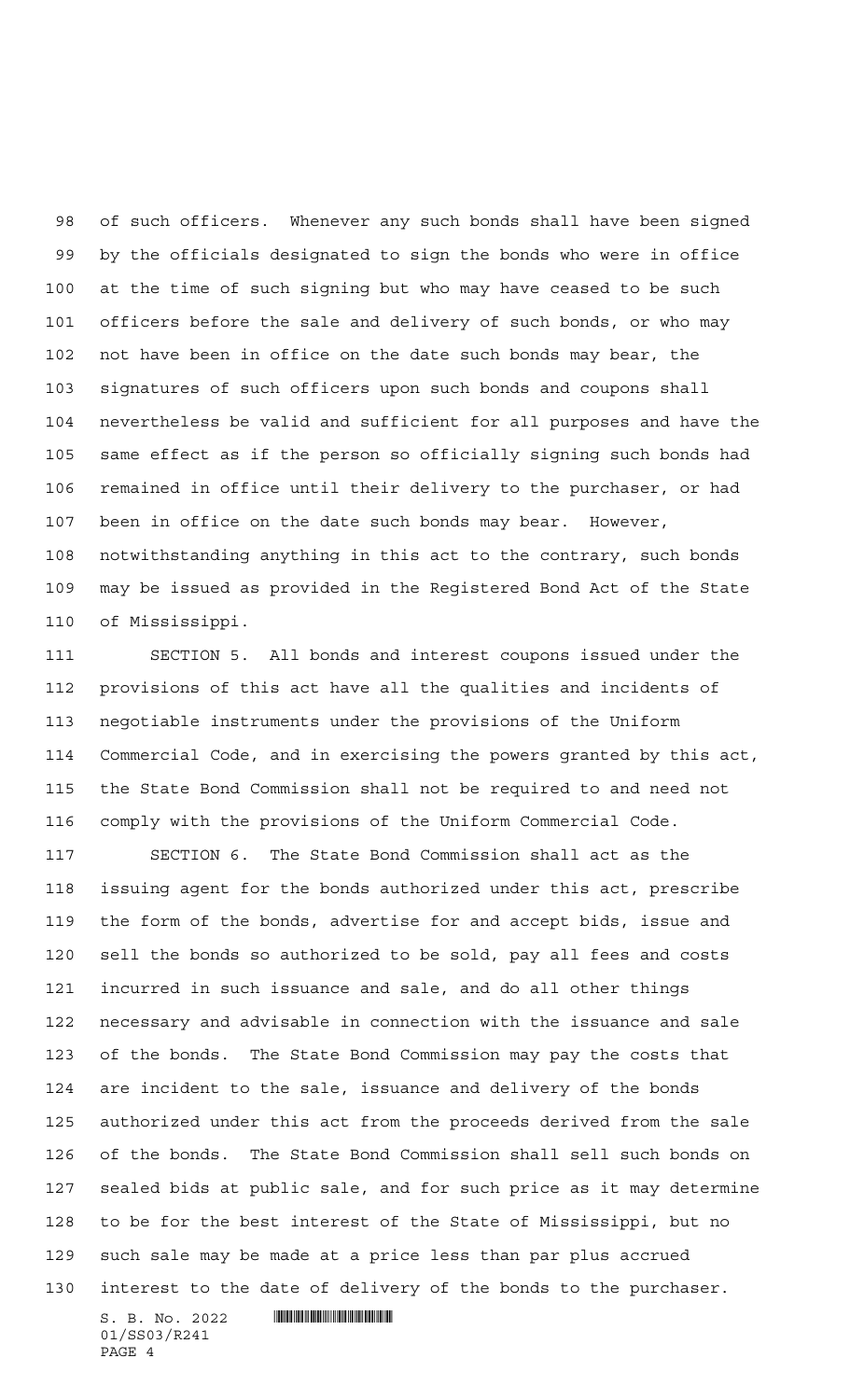All interest accruing on such bonds so issued shall be payable semiannually or annually; however, the first interest payment may be for any period of not more than one (1) year.

 Notice of the sale of any such bond shall be published at least one (1) time, not less than ten (10) days before the date of sale, and shall be so published in one or more newspapers published or having a general circulation in the City of Jackson, Mississippi, and in one or more other newspapers or financial journals with a national circulation, to be selected by the State Bond Commission.

 The State Bond Commission, when issuing any bonds under the authority of this act, may provide that the bonds, at the option of the State of Mississippi, may be called in for payment and redemption at the call price named therein and accrued interest on such date or dates named therein.

 SECTION 7. The bonds issued under the provisions of this act are general obligations of the State of Mississippi, and for the payment thereof the full faith and credit of the State of Mississippi are irrevocably pledged. If the funds appropriated by the Legislature are insufficient to pay the principal of and the interest on such bonds as they become due, then the deficiency shall be paid by the State Treasurer from any funds in the State Treasury not otherwise appropriated. All such bonds shall contain recitals on their faces substantially covering the provisions of this section.

 SECTION 8. The State Treasurer is authorized to certify to the State Fiscal Officer the necessity for warrants, and the State Fiscal Officer is authorized and directed to issue such warrants in such amounts as may be necessary to pay when due the principal of, premium, if any, and interest on, or the accredited value of, all bonds issued under this act; and the State Treasurer shall forward the necessary amount to the designated place or places of

01/SS03/R241 PAGE 5

 $S. B. No. 2022$  **... INSECTION ASSESS**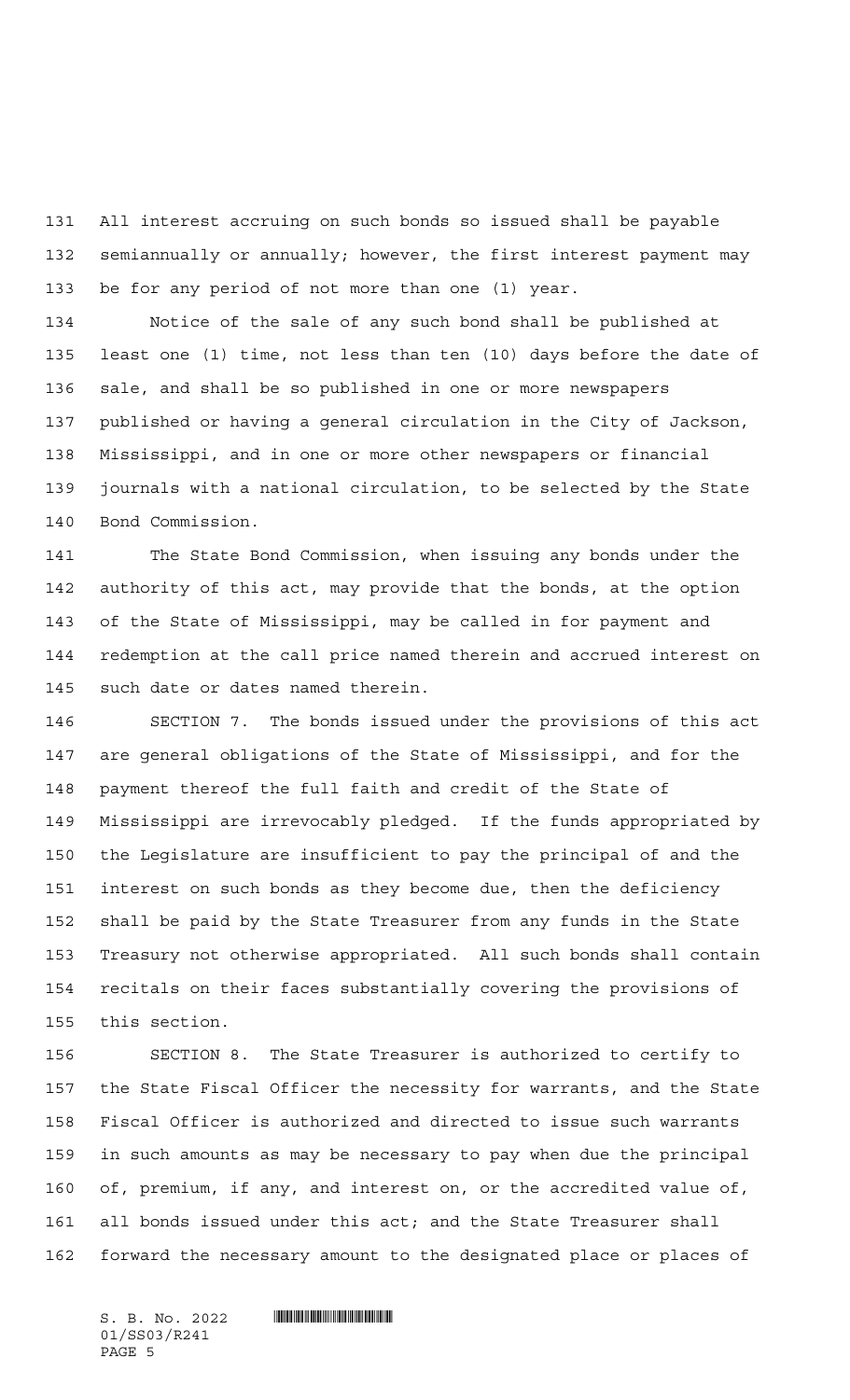payment of such bonds in ample time to discharge such bonds, or the interest on the bonds, on their due dates.

 SECTION 9. Upon the issuance and sale of bonds under this act, the State Bond Commission shall deposit the proceeds of any such sale or sales in a special fund created in the State Treasury to be known as the "2000 Livestock Facilities Grant Fund." The proceeds of such bonds shall be used solely for the purposes provided in this act, including the costs incident to the issuance and sale of such bonds. The costs incident to the issuance and sale of such bonds shall be disbursed by warrant upon requisition of the State Bond Commission, signed by the chairman of the commission. The remaining monies in the fund shall be expended solely under the direction of the Department of Finance and Administration under such restrictions, if any, as may be contained in the resolution providing for the issuance of the bonds, and such funds shall be paid by the State Treasurer upon warrants issued by the State Fiscal Officer.

 SECTION 10. The bonds authorized under this act may be issued without any other proceedings or the happening of any other conditions or things other than those proceedings, conditions and things that are specified or required by this act. Any resolution providing for the issuance of bonds under this act shall become effective immediately upon its adoption by the State Bond Commission, and any such resolution may be adopted at any regular or special meeting of the State Bond Commission by a majority of its members.

 SECTION 11. The bonds authorized under the authority of this act may be validated in the Chancery Court of the First Judicial District of Hinds County, Mississippi, in the manner and with the force and effect provided by Chapter 13, Title 31, Mississippi Code of 1972, for the validation of county, municipal, school district and other bonds. The notice to taxpayers required by

01/SS03/R241 PAGE 6

 $S. B. No. 2022$  . The set of  $S. B. N_O.$